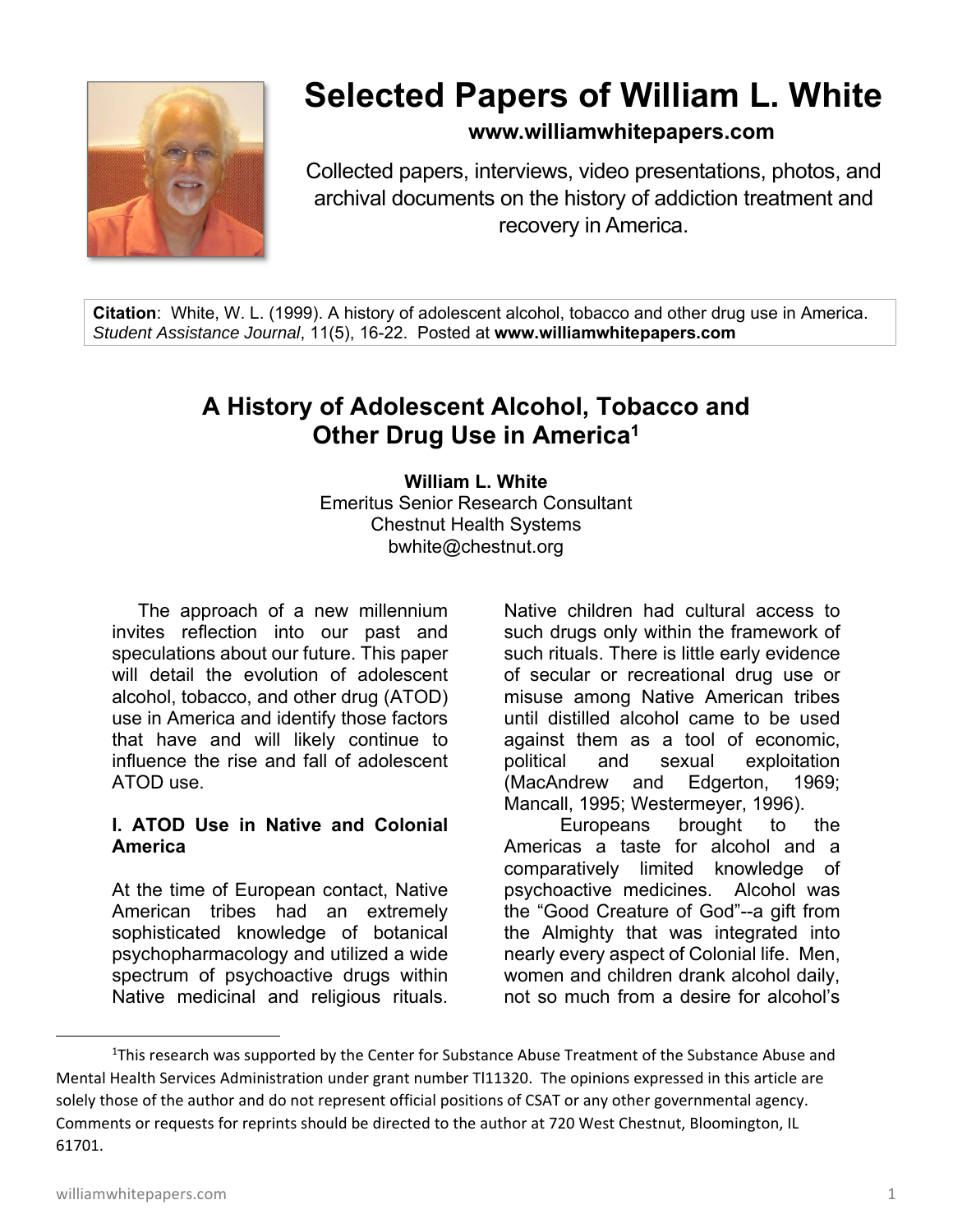intoxicating effects as it was the lack of alternative liquids. Contaminated water that could and did spread lethal disease earned alcohol its designation as aqua vitae--the "water of life" (Vallee, 1998). Children (even infants) were provided warmed alcohol (usually in combination with bread or other food), and young boys entered taverns to be taught by their fathers the arts of storytelling and drinking (Rorabaugh, 1979; Steinsapir, 1983). While alcohol was valued in Colonial America, drunkenness was highly stigmatized as a sinful misuse of this gift from God. While many prerevolution laws were passed to prevent drunkenness in the Colonies, there is little evidence of special concerns about limiting the age of access to alcohol. When age ordinances did begin, they usually restricted access to alcohol for those under the age of sixteen (Mosher, 1980). Well into the late 1700s, drinking by students and faculty was an accepted and expected part of American campus life (Brown, 1966; Warner, 1970).

 Slave Codes denied Americans of African descent access to alcohol, but many slave masters practiced a ritualized degradation of slaves with alcohol during holidays. There is no evidence of drinking by slave children, and African slaves were as a whole such a sober people, that they were long thought to be immune to the effects of alcohol (Douglas, 1855).

# **II. Growing Concerns about Juvenile ATOD Use in the Nineteenth Century**

America went on an extended drunken binge in the post-Revolutionary War decades. Annual per capita alcohol consumption tripled, drinking tastes shifted from fermented alcohol to distilled alcohol, the colonial tavern (a symbol of community health and hospitality) gave way to the urban saloon (a symbol of drunkenness, vice, and political corruption), and moderate drinking within a family context shifted to excessive drinking by unattached and socially disruptive males. These alarming changes incited a century-long temperance movement whose goal was nothing short of completely banishing alcohol's threat to children, families, communities, and the country (Cherrington, 1920; Lender and Martin, 1982; Rorabaugh 1979).

The temperance movement forced a cultural reassessment regarding children and adolescents' access to alcohol and tobacco. Local and state laws were passed in the second half of the 19th century that required temperance education in all public schools and prohibited the sale of alcohol and tobacco to those under the age of first 18 and later 21 (Mosher, 1980). Children and adolescents were enlisted in the temperance movement (the "Children's Crusade"), and special branches of temperance reform clubs were organized for adolescents and young adults experiencing alcoholrelated problems (White, 1998). Not surprisingly, colleges and universities began to alter their previous tolerance and promotion of alcohol on campus (Warner, 1970).

In spite of lurid journalistic tales of children seduced into the doorways of opium dens, there is little evidence that adolescents were involved in any widespread drug experimentation during the 19th century. There were, however, concerns about the growing exposure of infants and children to drug-laced medicines and tobacco. Opiate-laced preparations in products like Children's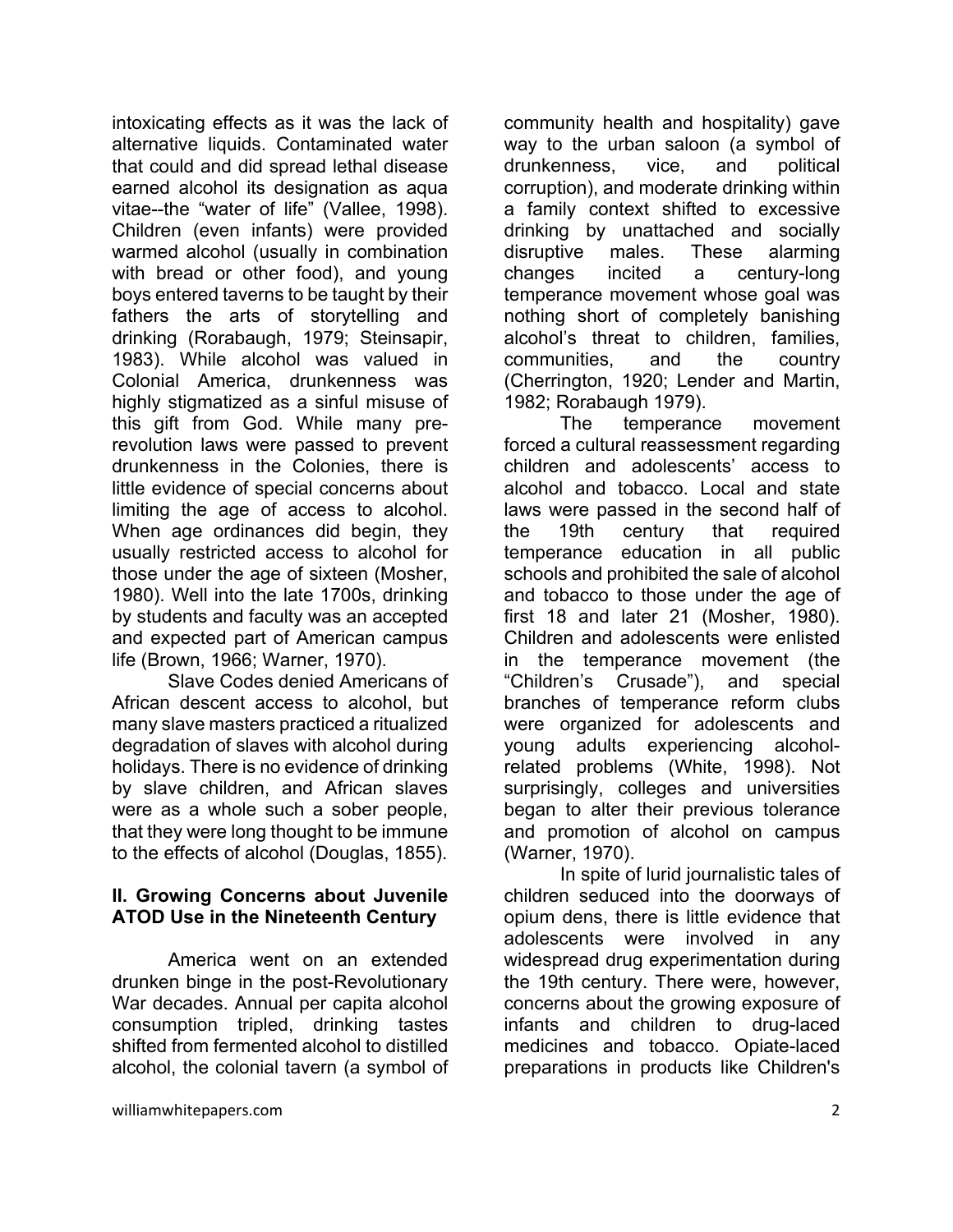Comfort and Mother Bailey's Quieting Syrup were so popular for calming infants and children that warnings began to appear about the deadly possibilities that could accompany their use (Haller, 1989; Pollard, 1858). By the late 1900s, reports of neonatal narcotic addiction also began to appear that were the result of maternal opium use during pregnancy and while nursing (Fischer, 1894; Mattison, 1896).

#### **III. Juvenile Narcotic Addiction and Alcohol/Drug Experimentation during the Prohibition Years**

The 20th century opened with the culmination of decades of anti-alcohol and other anti-drug movements. These now mature movements used the vulnerability of youth as an ideological platform to support a ban on the nonmedical use of narcotics and cocaine (1914) and the non-medical and nonreligious use of alcohol (1919). Following implementation of these laws, illicit alcohol and drug cultures emerged. Youthful experimentation with alcohol, tobacco and other drugs became a sign of chicness and independence within these cultures. Particularly alarming was the first significant episodes of juvenile narcotic addiction.

 The 19th century profile of opiate addiction--that of women addicted to opium or morphine as a consequence of medical treatment--gave way in the early 20th century to young males seeking not relief from pain but pleasure from a newly released narcotic, heroin. Heroin use rose among the children of first generation white immigrants who were crowded within the slums of America's largest cities. Explosive immigration, urban poverty, and the breakdown of country-of-origin cultural and family norms all played roles in the rise of early 20th century juvenile narcotic use. Drug use became ritualized within newly emerging drug cultures that offered a haven to youth who, whether by choice or exclusion, had become detached from the broader culture (Courtwright, 1982).

Following the repeal of the Eighteenth Amendment in 1933, alcohol and tobacco were destigmatized and then glamorized--in fact, ceased being viewed as "drugs," while use of other drugs became increasingly criminalized. The wounded anti-alcohol and antitobacco movements retained only enough power to pass age limits on alcohol and tobacco--an effort that succeeded in part by arguing that there was a direct link between tobacco and early alcohol use and juvenile delinquency (Gehman, 1943). The late 1920s and 1930s saw new youthoriented anti-drug campaigns launched that led, in 1937, to marihuana being added to America's list of prohibited drugs.

The marijuana plant had long been used in America for its fiber, and cannabis tinctured in alcohol had been used in 19th and early 20th century medicine--even as an adjunct in the treatment of alcoholism and narcotic addiction. Its use as an intoxicant in the U.S. was introduced by a young school teacher, Fitzhugh Ludlow, who wrote of his experiments with the drug in his 1857 book, *The Hasheesh Eater*. While there followed periodic journalistic exposés of "hashish houses" in the 1870s, the drug remained relatively invisible until its use rose during the 1920s. It was in this period that marijuana became linked to Mexican migrant workers at a time of growing racial and class conflict in Southwestern United States. The anti-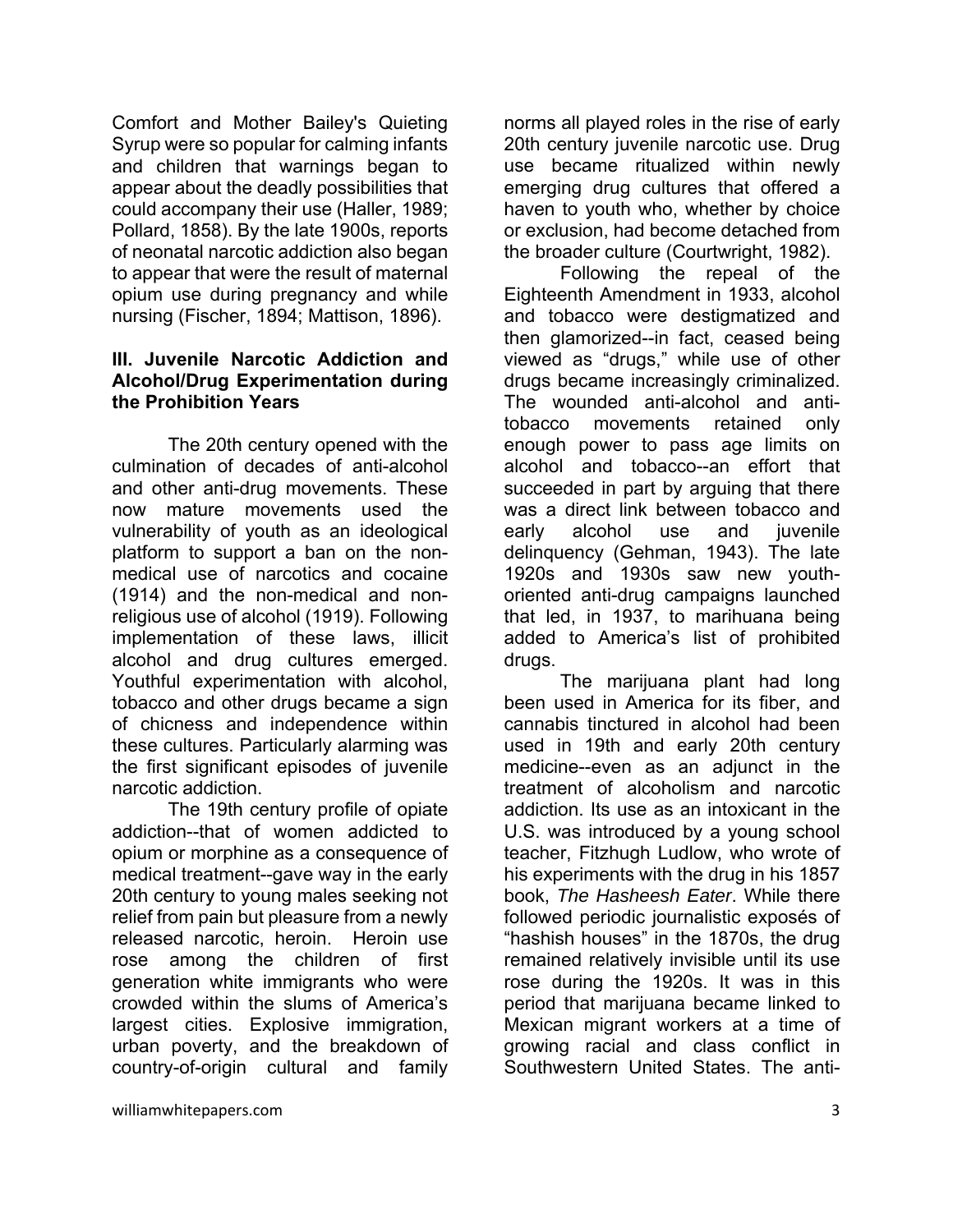marihuana campaign of the 1920s and 1930 linked the drug to crime, violence and insanity and portrayed young people as exceptionally vulnerable to the drug's effects (Anslinger and Cooper, 1937; Rowell, 1937, 1939). There is little evidence of widespread youthful marijuana experimentation during the 1920s and 1930s, but the prohibition of Marijuana in 1937 would eventually have an enormous effect on young people in America. As a newly classified "narcotic" under federal statute, all subsequent laws that increased the penalties for possession of narcotics were applicable to marijuana. This led to a situation where many young people in the early 1960s found themselves facing draconian sentences that in some states included the possibility of life imprisonment for possession of small amounts of marijuana (Bonnie and Whitebread, 1970; Musto, 1972).

The anti-marihuana campaign of the 1930s gave way to good news in the 1940sBa dramatic decline in narcotic addiction during World War II. While this decline precipitated predictions that America's drug problems were on the verge of being solved, events in the early 1950s quickly dashed those hopes (Musto, 1974).

#### **V. Mid-Twentieth Century Polydrug Use: 1950-1980**

 As illicit trade routes were reestablished following World War II, a new epidemic of juvenile narcotic addiction unfolded (Chein, 1956). Admissions of person under age 21 to the two federal narcotics hospitals rose from 22 in 1947 to 440 in 1950 while juvenile narcotic arrests in New York City rose from 33 in 1946 to 775 in 1951 (Conferences,

1953). There was also a marked a change in the ethnic composition of America's young addicts. The incidence of heroin addiction among young African Americans and Latinos exploded in the 1950s as minority neighborhoods--the same neighborhoods that witnessed white ethnic narcotic addiction at the turn of the century--were flooded with cheap heroin (Helmer, 1975). Concerns about the growing heroin epidemic triggered harsh new anti-drug laws whose provisions included the potential for life sentences or the death penalty for anyone selling drugs to a minor.

In perhaps the first roots of a rising polydrug phenomenon, the 1950s also saw the first reports of youthful inhalation of volatile solvents for purposes of intoxication (Clinger and Johnson, 1951) and the first reports of a rebellious clique of young chain-smoking, hard-drinking artists and writers (known as the "beats") whose challenges to conventional society sometimes included marijuana experimentation. The Beats were a cultural marker of things to come.

The 1960s and 1970s witnessed America's first widespread youthful polydrug epidemic. Marihuana, and to a lesser extent LSD, became sacraments within a drug-experimenting youth subculture that by the 1970s usually involved alcohol, cannabis and an assortment of newly popular hallucinogens (PCP), stimulants, barbiturates, and "look-alike" drugs. This period was marked by an increased perception of marihuana as a relatively benign drug, a growing acceptance of marihuana use, and proposals for decriminalization of marihuana coming from the highest levels of government. The year 1979 was the high-water mark for 20th century adolescent illicit drug use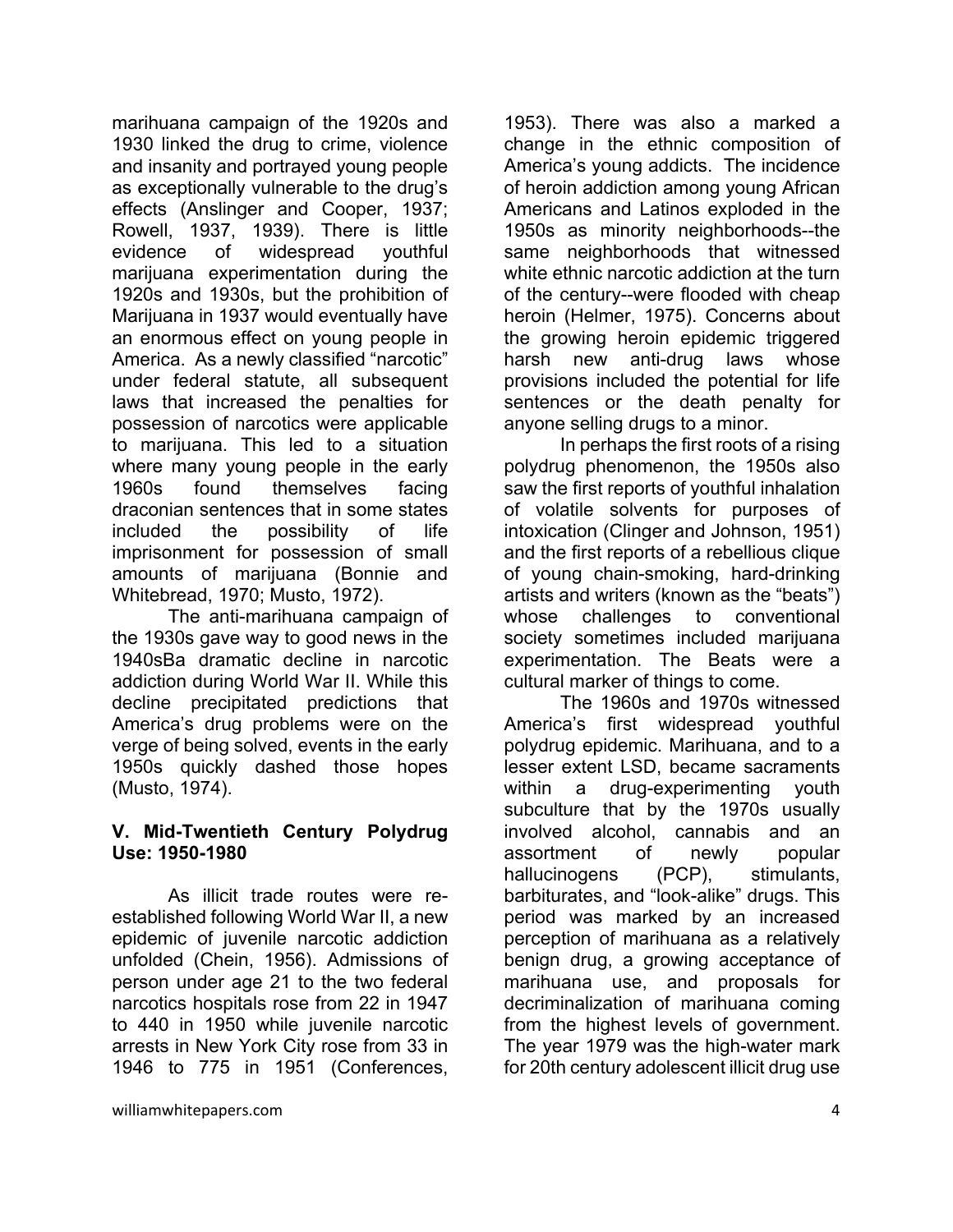with 30.9% of 12-17 year old youth and 60.4% of high school seniors reporting having used marihuana sometime in their life (Monitoring, 1996). Masked within this illicit drug experimentation were changes in youthful licit drug consumption. Concern about illicit drugs gave smoking and drinking a benign mask that triggered as much parental relief (that their kids weren't using "drugs") as alarm. Hidden behind headlines about new and exotic drugs was the cold reality that an inordinate and growing number of young people were killing themselves and others in alcoholrelated traffic fatalities and were not heading the warnings about tobacco to which there their parents were beginning to take notice.

#### **VI. Late Twentieth Century ATOD Use Trends**

There are two discernable changes in adolescent ATOD use in the closing decades of the 20th century. The first period from 1981 to 1991 was marked by declining daily, monthly and lifetime illicit drug use by adolescents at all grade levels surveyed, a parental backlash against drug tolerance, intensified prevention campaigns targeting marihuana, a repeal of many early marijuana de-criminalization experiments, and a growing stigma associated with illicit drug use. While the overall pool of illicit drug consumers was shrinking, there were concerns about changing patterns of use. Great alarm was expressed over the rise in cocaine use during the 1980s and, in particular, the use of crack cocaine by adolescents. There were also concerns about the lowered age of onset of alcohol, tobacco and other drug use. But all of this was

overshadowed by what some called a new era of temperance in America.

 A second period emerged when the decline in overall drug experimentation began to reverse itself in 1992 and rose significantly until 1996 and then reached plateaus in 1997 and 1998. While middle and upper class cocaine use leveled off, there was growing concern that crack cocaine use was becoming endemic within America's most disempowered communities. There was also resurgence in polydrug use (marihuana, hallucinogens, solvents, amphetamines), and a rise in heroin use triggered in part by increased heroin purity and a resulting shift in method of ingestion from injection use to intranasal use (Monitoring, 1998; White and Webber, 1999). Resurging adolescent drug use is likely to once again capture, at least briefly, the attention a nation that is weary from a century of drug epidemics to which there seems to be no end and no solution.

# **VI. Adolescent ATOD Trends: The Big Picture**

Let's see if we can step back from this briefest of sketches to explore in more depth what the most important themes are within the evolving history of adolescent ATOD use in America. The psychoactive drug menu presented to adolescents has continued to increase in number and variety of drugs. Illicit drugs have become more potent and more accessible to adolescents. Drug choices have continued to evolve with alcohol, tobacco and marijuana being the modern baseline drugs of choice for young drug users. The price-per-unit of some drugs has recently changed in ways that increased their accessibility to young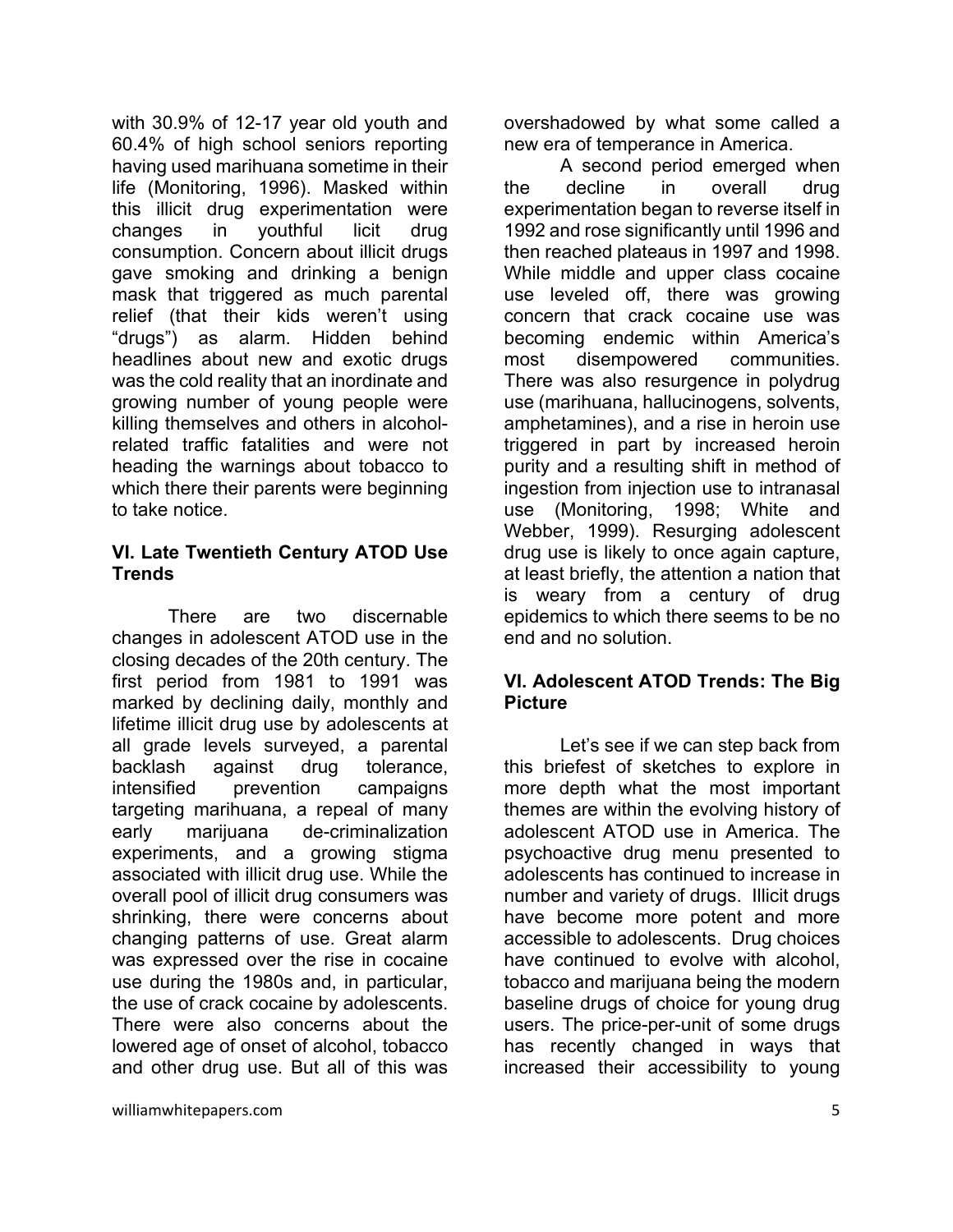people, e.g., crack cocaine. Most adolescents today are more likely to procure drugs from another adolescent than an adult. Adolescents today are more likely to be prescribed psychoactive drugs by a physician/psychiatrist than at any previous period in American history- -drugs that can be potentially abused or diverted into the illicit drug market.

The characteristics of young drug consumers have evolved throughout the 20th century. Young men have become more vulnerable to illicit narcotic use, and young women are more likely to be involved with alcohol, tobacco, and illicit non-narcotic drugs. Young people of color are much more vulnerable to the misuse of alcohol, narcotics and other illicit drugs compared to a century ago when such use was virtually nonexistent. By far the most significant change in characteristic of drug consumers is the lowered age of onset of regular alcohol and other drug exposure. For 150 years (1820-1970) America successfully postponed the age of onset of regular ATOD exposure until after the biological changes of adolescence. Between 1970 and 1990, that achievement was lost. A majority of adolescents entering addiction treatment in the 1990s reported pre-adolescent onset--perhaps adding confirmation to the findings of a justcompleted study that found a direct relationship between early onset of use and increased risk of lifetime incidence of addiction (Dennis, et. al., 1998).

The physical, psychological, social and legal context of adolescent drug use has changed. The location of use has shifted from the home to the wider community. The motivations for drug use have also changed through this history from that of relief of physical pain to a search for pleasure and the use of

drugs as a socially or politically symbolic act. The social setting of use has shifted from the family to one's generational peers. This century generated a highly organized youth-oriented drug culture with its own language, values, rituals, symbols, music and dress. This culture may be as attractive to some adolescents as the drugs that can be found within that culture.

Adolescent drug use has moved from a licit to an illicit activity within the space of a single century. The resulting illicit drug culture has been recently transformed under resurgence of cocaine use, leaving young people who drawn to this culture more likely to be both perpetrators and victims of drugrelated crime and violence. A final and dramatic recent change in the context of drug use is the emergence of injection drug use and sexual contact with injection drug users as the primary risk factors related to HIV transmission in America. HIV/AIDS has fundamentally changed the context of illicit drug use in the United States and the vulnerabilities adolescents face in experimenting with illicit drugs.

# **The Coming Century**

ATOD use has long had multiple effects upon, and meanings to, adolescents. There are many factors that will continue to make adolescents particularly vulnerable to the untoward effects of these substances: low tissue tolerance, inexperience and poor judgment, responsiveness to peer coercion, a propensity for impulsivity and risk-taking, and a tendency to embrace drug use as ritualized affirmation of the transition from childhood to adulthood.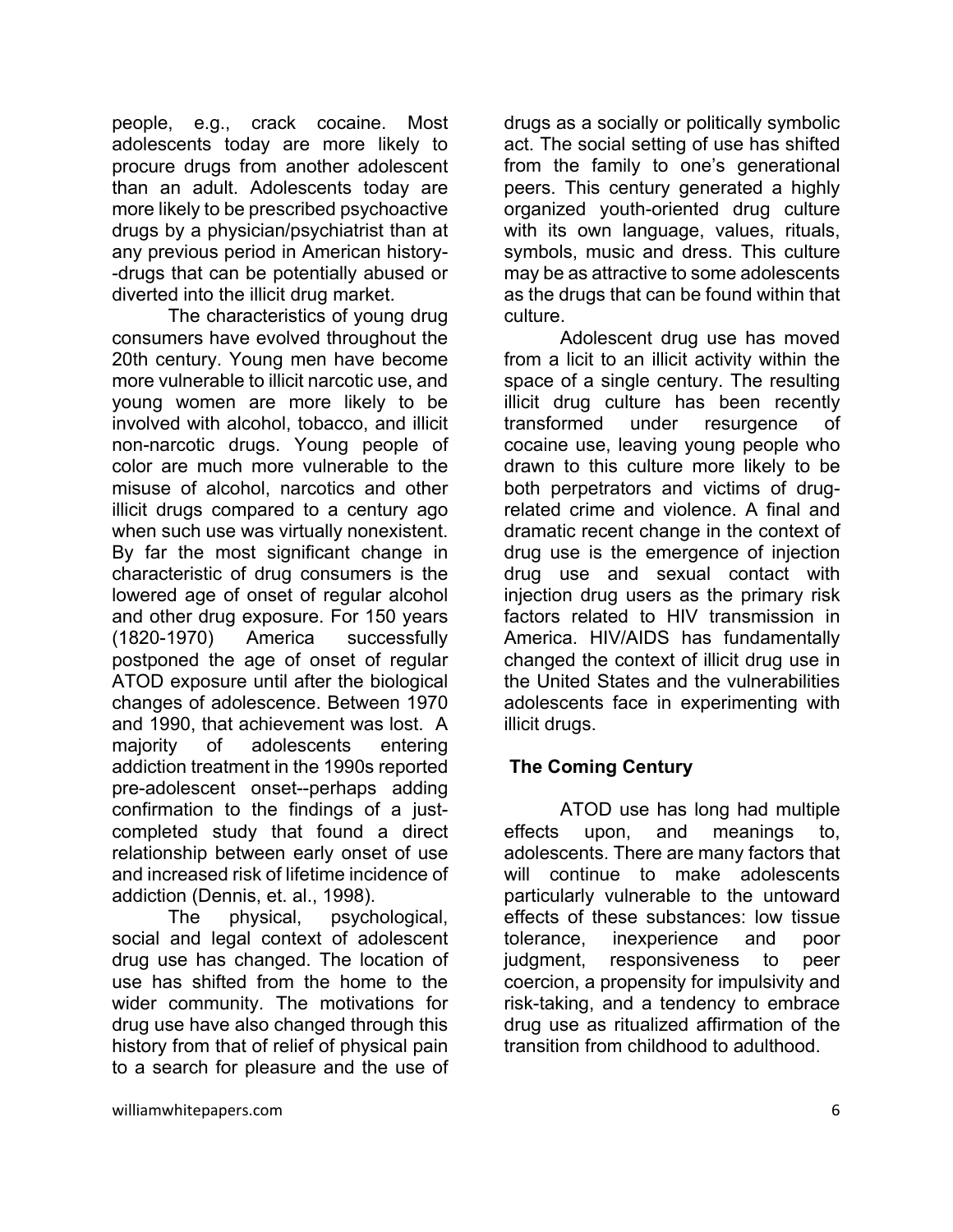Juvenile drug use in America rose in tandem with a weakened nuclear family structure, decreased contact between youth and extended families and kinship networks, the dissipation of valuehomogenous neighborhoods, the emergence of peer-oriented surrogate family structures, and the targeting of young people by licit and illicit drug industries. These ecological influences will continue to exert an enormous influence on adolescent drug use in the 21st century. The coming century will challenge us with new and more potent psychoactive drugs, drugs that enhance various aspects of human performance, more efficient methods of drug administration, and the emergence of drug cocktails (precisely mixed drug combinations) that will challenge two centuries of research and control policies that focus on each drug in isolation. The 20th century trend that will have the greatest impact on the 21st century will be the dramatic lowering of age of onset of alcohol and other drug exposure. No change of the past 200 years has more profound and potentially enduring effects.

Our prevention and intervention technologies must evolve in anticipation of, and in tandem with, changes in the psychoactive drug menu, changes in the characteristics of adolescent drug consumers, and changes in the ecology of adolescent drug use.

#### **References**

Anslinger, H. & Cooper, C. (1937). Marihuana: Assassin of youth. *American Magazine* July, pp. 18-19,150-53.

Bonnie, R. & Whitebread, C. (1970). The forbidden fruit and the tree of knowledge: An inquiry into the legal history of American marijuana prohibition, *Virginia Law Review* 56, October, 971-1203.

Brown, J. (1966). *Early American beverages*. Rutland, Vermont: Charles E. Tuttle Company.

Chein, I. (1956). Narcotic use among juveniles *Social Work* 1:50-60.

Cherrington, E. (1920). *The evolution of prohibition in the United States*. Westerville, Ohio: The American Issue Press.

Clinger, O. & Johnson, N. (1951). Purposeful inhalation of gasoline vapors. *Psychiatric Quarterly*, 25, 557-567.

*Conferences on drug addiction among adolescents*. (The New York Academy of Medicine) (1953). New York: The Blakiston Company.

Courtwright, D. (1982). *Dark paradise: Opiate addiction in America before 1940*. Cambridge, Massachusetts: Harvard University Press.

Dennis, M., McGeary, K., French, M. & Hamilton, N. (1998). The need for more adolescent treatment and treatment research. Submitted for Publication.

Douglas, F. (1855). *My bondage and my freedom*. NY: Miller, Orton, & Mulligan.

Fischer, L. (1874). The opium habit in children. *Medical Record* 45, 197-199.

Gehman, J. (1943). *Smoke over America*. East Aurora, NY: Roycrafters.

Haller, J. (1989). A short history of the quack's Materia Medica. *New York State Journal of Medicine* 89, 520-525.

Helmer, J. (1975). *Drugs and minority oppression*. NY: Seabury Press.

Lender, M & Martin, J. (1982). *Drinking in America*. NY: The Free Press.